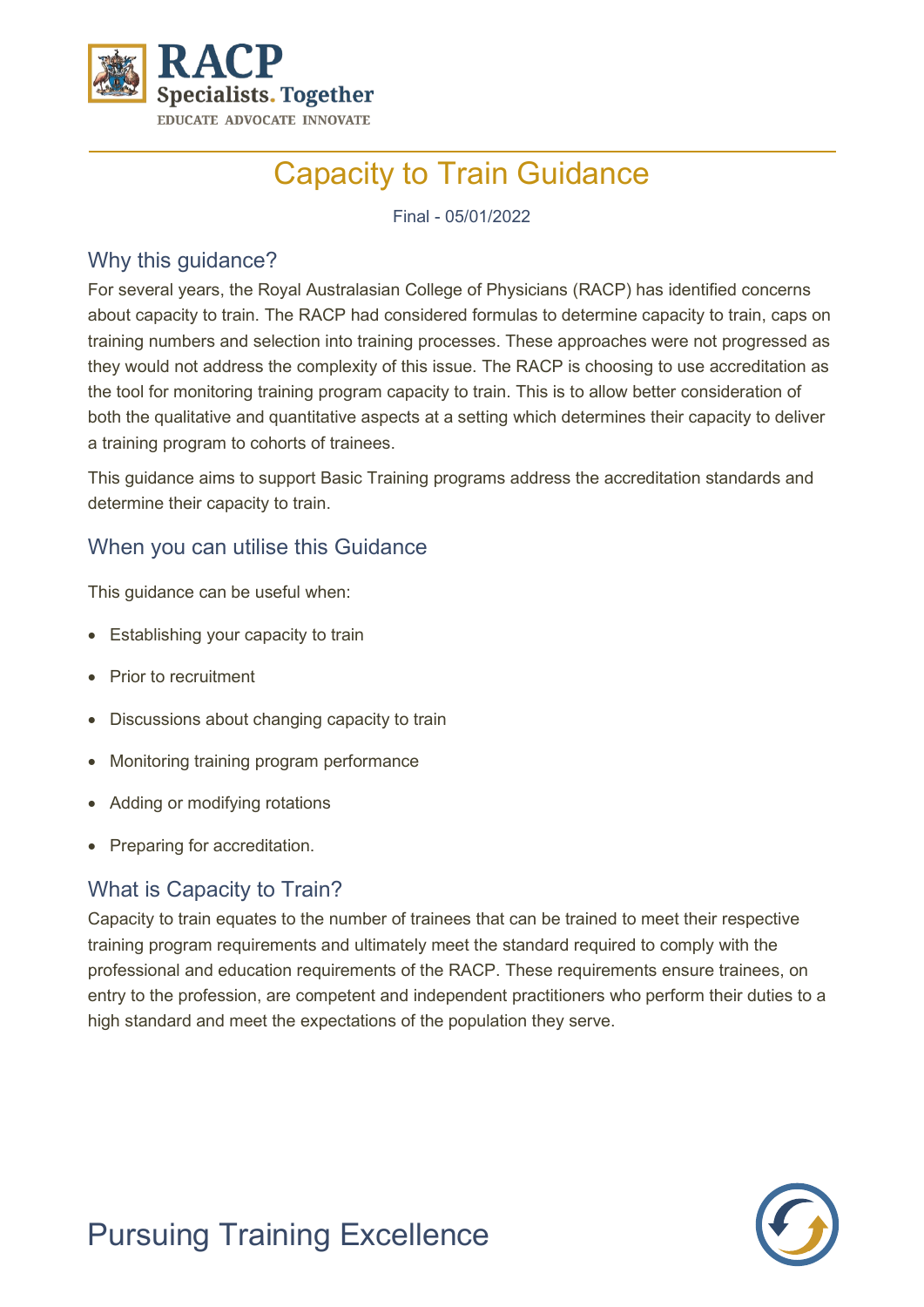## How does the RACP assess Capacity to Train?

The RACP does not set the maximum number of trainees allowed within each RACP Training Program delivered by a Training Provider. Instead, it monitors numbers of trainees and where required modifies the number when Training Provider accreditation standards are not met. For the Basic Training Program, Training Providers will need to meet all accreditations standards including the ones below.

| Key document                                                                                     | Reference                                                                                                                                                                                                                                                            |
|--------------------------------------------------------------------------------------------------|----------------------------------------------------------------------------------------------------------------------------------------------------------------------------------------------------------------------------------------------------------------------|
| <b>Training Provider</b><br><b>Standards</b>                                                     | 3.3 The Training Provider has determined the numbers of trainees it has<br>in relation to its capacity to resource training and ability to deliver work<br>and training experiences that align with the curricula.                                                   |
|                                                                                                  | 4.1 The training provider has a physician-led structure with the<br>authority, time, funding, and staff to plan, administer and deliver<br>physician training.                                                                                                       |
|                                                                                                  | 5.2 An educator has the capacity to train and lead.                                                                                                                                                                                                                  |
| <b>Basic Training</b><br>Accreditation<br>Requirements                                           | <b>3.3.1</b> The number of Basic Trainees (BTs) allocated to a rotation does<br>not exceed the rotation's capacity to train.                                                                                                                                         |
| <b>Adult Internal</b><br><b>Medicine (AIM)</b><br><b>Paediatrics &amp; Child</b><br>Health (PCH) | <b>5.2.1</b> A Rotation Supervisor can supervise a maximum of three BTs and<br>an Education Supervisor (ES) can supervise a maximum of five BTs at<br>any one time. When a supervisor is both a Rotation and ES, the<br>maximum number of trainees supported is six. |
|                                                                                                  | <b>9.2.2</b> The Training Provider offers clinical examination placements equal<br>to or greater than the number of trainees it has who are eligible for the<br>clinical examination.                                                                                |

It is expected that trainees will meet all their Basic program training requirements within three years if they are working full time and progressing without interruptions or delays due to performance.

As part of the self-assessment process in advance of an external review, a Training Provider will provide their capacity to train for identified training programs. During the accreditation review, the RACP will assess the Training Provider's compliance statements for the Standards identified above, supporting documentation and feedback from interviewees and decide whether it agrees with the Training Provider's assessment.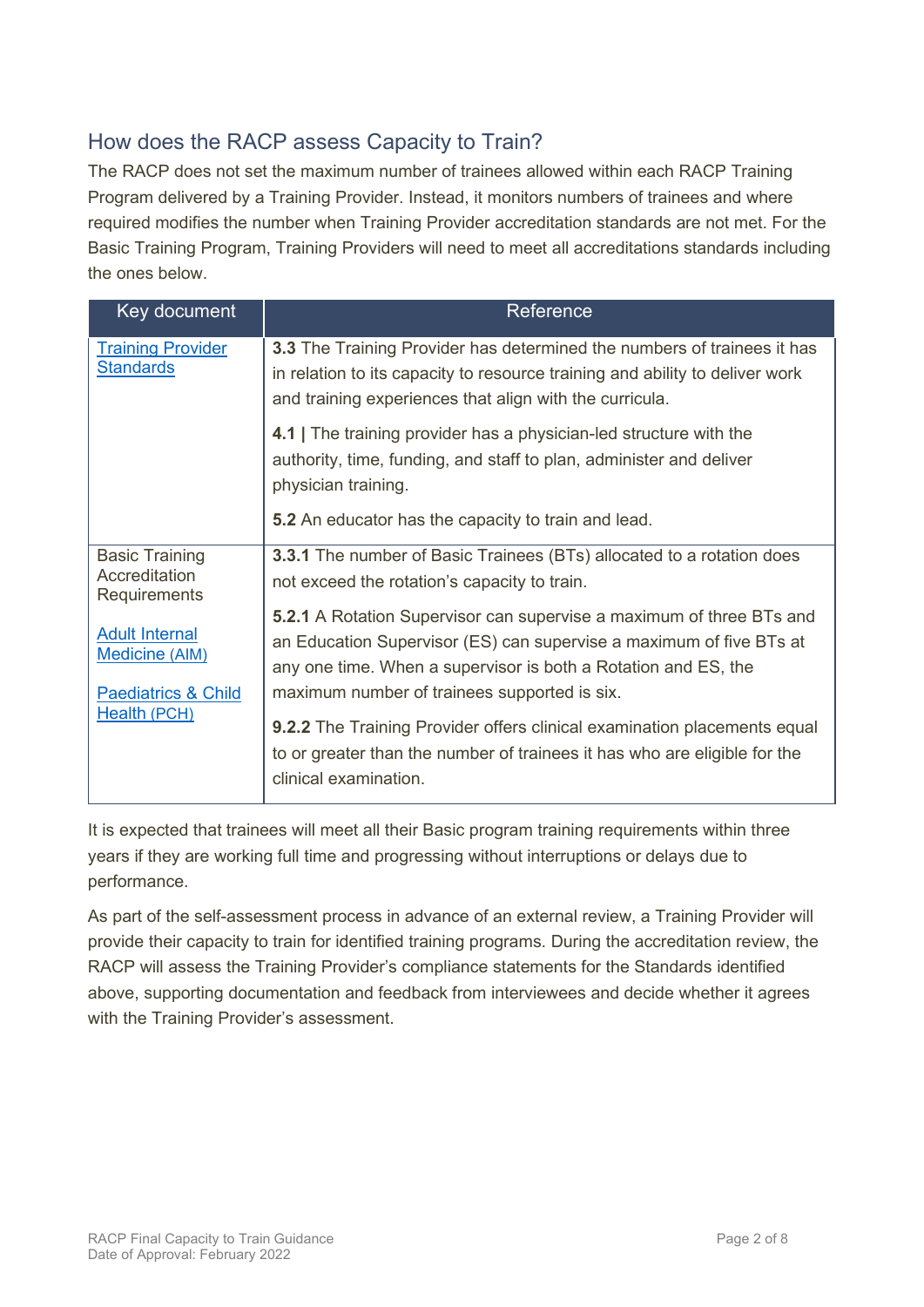## How does a Training Provider assess its Capacity to Train?

To determine the maximum number of trainees a Training Provider should have in relation to its capacity, it considers: the capacity of each rotation and the training program.

## What to consider when determining the capacity of a rotation?

When evaluating a rotation's capacity consider:

- For existing rotations, the maximum number of trainees currently placed into the rotation and how it is functioning from a trainee and educator perspective.
- Whether the learning environment is effective.
- Whether there is accessible, timely and supportive supervision.
- The breadth and depth of experiences and learning opportunities available in a rotation.
- Whether the rotation supervisors have the workload, trainee numbers (1 rotation supervisor for 3 Basic Training), time and resources to train.

## What to consider when determining the capacity of a training program?

If you would like to review the capacity of a training program, then consider these:

#### Qualitative components:

- Resources to administer and deliver physician training.
- The breadth and depth of experiences which align to the curriculum and contribute to successful completion of the training program.
- Access to formal learning.
- Health and wellbeing of educators and trainees.
- Trainee performance and progression.
- Whether there is effective education supervision and training program leadership.
- Advice from the Training Program DPE.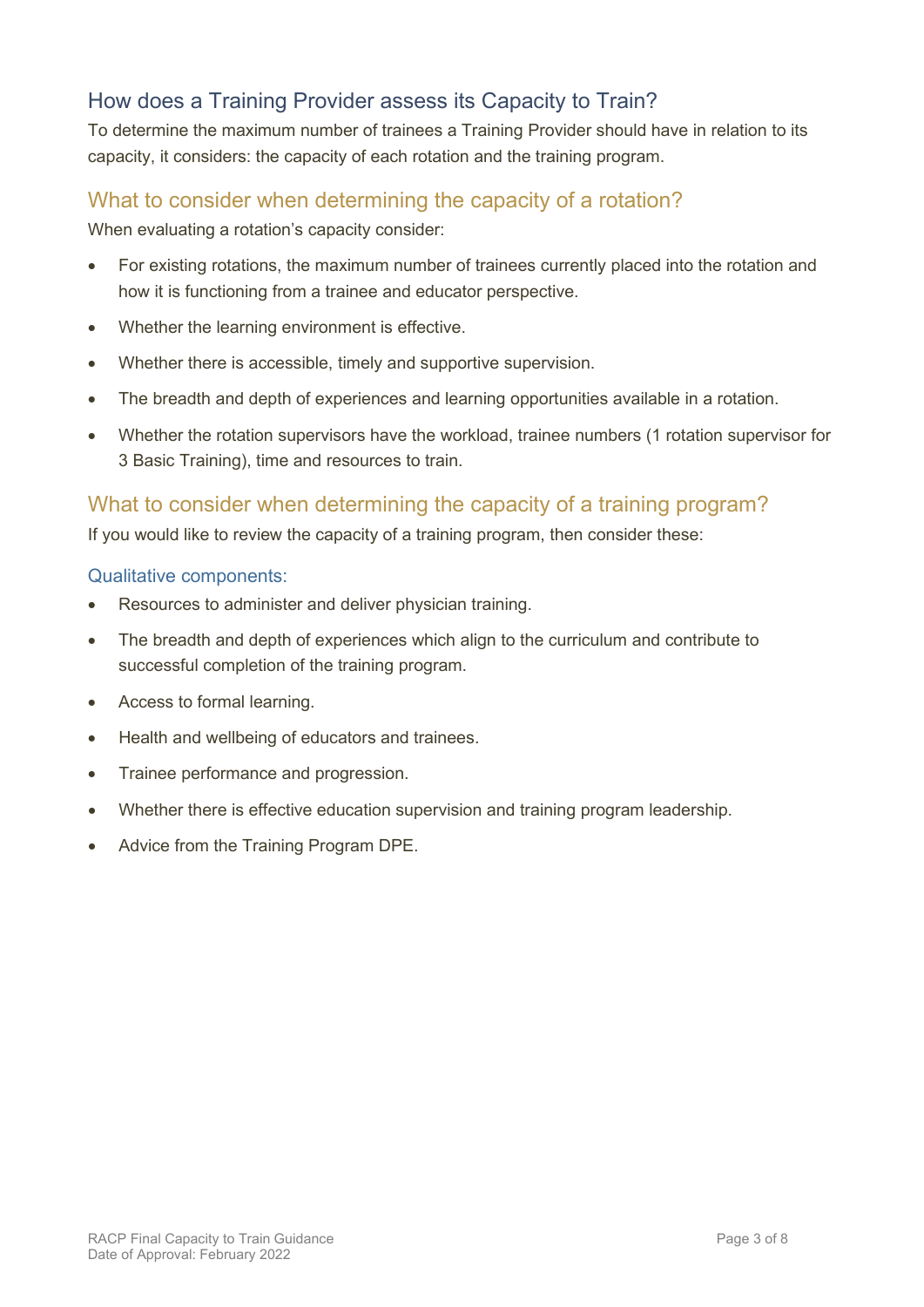#### <span id="page-3-0"></span>Quantitative components

## **Maximum Number of RACP Registered Basic Trainees**

| Guidance                                                                                                                                                                                                                                                                                   | Worked example 1                                                                                                                                                                                                                       | Worked example 2                                                                                                                                                                                                                                                     |
|--------------------------------------------------------------------------------------------------------------------------------------------------------------------------------------------------------------------------------------------------------------------------------------------|----------------------------------------------------------------------------------------------------------------------------------------------------------------------------------------------------------------------------------------|----------------------------------------------------------------------------------------------------------------------------------------------------------------------------------------------------------------------------------------------------------------------|
| Step 1: Identify the number of trainees required<br>for each rotation and sum them together to<br>determine the total number of junior doctors<br>required for clinical service.                                                                                                           | St. Elsewhere has 3-month rotations. The<br>general medicine and surgery rotation can have<br>4 trainees each, the relief and psychiatry<br>rotation can each have 3 trainees each and the<br>nephrology rotation can have 2 trainees. | Bambino Hospital has 3-month rotations.<br>General paediatrics can have 19 trainees,<br>nights* and relief* can each have 10 trainees,<br>Emergency Medicine can have 6 trainees,<br>Neonatology can have 5 trainees.                                                |
|                                                                                                                                                                                                                                                                                            | $(4+4+3+3+2=16)$ .<br>The maximum number of junior doctors = $16$ .                                                                                                                                                                    | Allergy and Immunology, Developmental and<br>Behavioural Paediatrics*, Endocrinology,<br>Gastroenterology, Neurology, Medical<br>Oncology, Paediatric Intensive Care Unit*,<br>Psychiatry*, Respiratory Medicine, Surgery*<br>each can have 2 trainees.              |
|                                                                                                                                                                                                                                                                                            |                                                                                                                                                                                                                                        | Cardiology, Clinical Genetics, Haematology,<br>Metabolic Medicine, Infectious Disease,<br>Nephrology, Palliative medicine, Respiratory<br>Medicine, Rheumatology, Sleep Medicine can<br>each have one trainee.                                                       |
|                                                                                                                                                                                                                                                                                            |                                                                                                                                                                                                                                        | $19 + (2*10) + 6 + 5 + (2*10) + (10*1) = 80.$<br>The maximum number of junior doctors = $80$ .                                                                                                                                                                       |
| Step 2: Identify the capacity of the core rotations The AIM Basic Training Program at St.<br>to determine the number of registered BTs in the Elsewhere has a training program delivery<br>training program.<br>RACP registered BTs need to spend 67%1 of<br>their time in core rotations. | duration of 12 months. It has to offer a minimum<br>of 8 months of core training. To achieve this<br>College registered BTs at St Elsewhere, require<br>3 core rotations.                                                              | The PCH Basic Training Program at Bambino<br>Hospital has a training program delivery duration<br>of 36 months. It has to offer a minimum of 24<br>months core training. To achieve this College<br>registered BTs at Bambino Hospital, require 8<br>core rotations. |

<sup>&</sup>lt;sup>1</sup> This percentage can be smaller if a training program can demonstrate a larger percentage of core training is being delivered by a training partner.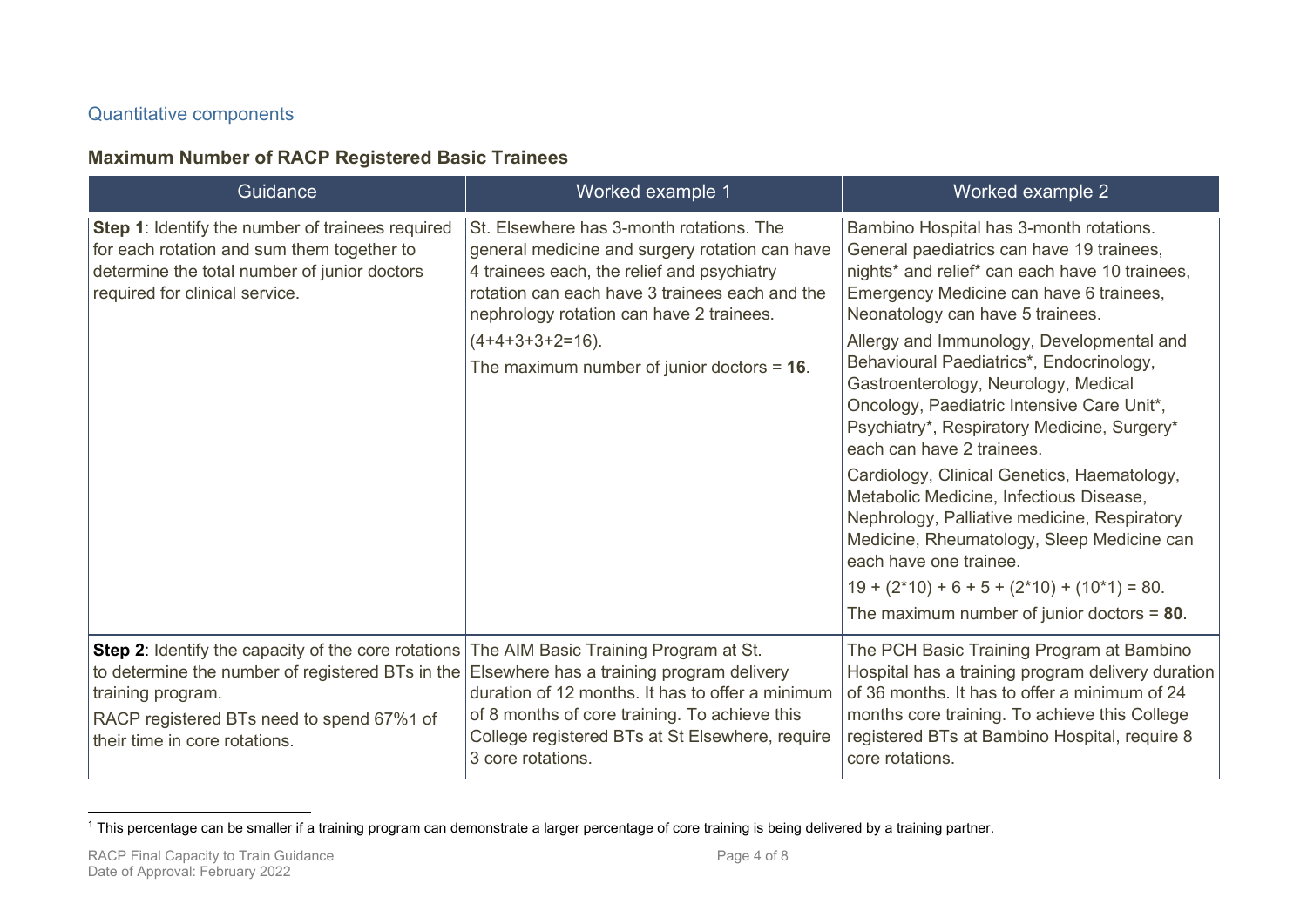| When there are multiple training programs using<br>the same core rotation and bottle necks occur,<br>determine a maximum number of trainees for<br>each training program and use this number in<br>determining the maximum number of RACP<br>registered trainees. | Over a 12-month period, there are:<br>16 General Medicine rotations (=4*4)<br>16 Surgery rotations (=4*4)<br>12 Psychiatry rotations (=3*4)<br>12 Relief rotations (=3*4)<br>8 Nephrology rotations (=1*4).                                                                                                                                                                                                               | Over a three-year period, there are:<br>228 General Paediatrics rotations (=19*4*3)<br>120 Nights rotations (=10*4*3)<br>120 Relief rotations (=10*4*3)<br>72 Emergency medicine rotations (6*4*3)<br>60 Neonatology rotations (5*4*3)<br>252 Paediatric specialty rotations = $(21*4*3)$                                                                                                                                                                                                                                                                                                                      |
|-------------------------------------------------------------------------------------------------------------------------------------------------------------------------------------------------------------------------------------------------------------------|---------------------------------------------------------------------------------------------------------------------------------------------------------------------------------------------------------------------------------------------------------------------------------------------------------------------------------------------------------------------------------------------------------------------------|----------------------------------------------------------------------------------------------------------------------------------------------------------------------------------------------------------------------------------------------------------------------------------------------------------------------------------------------------------------------------------------------------------------------------------------------------------------------------------------------------------------------------------------------------------------------------------------------------------------|
|                                                                                                                                                                                                                                                                   | Total core rotations = $24$<br>Total non-core rotations = 40                                                                                                                                                                                                                                                                                                                                                              | 96 non-core paediatric rotations = $(8*4*3)$<br>Total core rotations = 612                                                                                                                                                                                                                                                                                                                                                                                                                                                                                                                                     |
|                                                                                                                                                                                                                                                                   | The maximum number of RACP registered AIM<br>BTs is 8 (24/3).<br>The number of non-RACP junior doctors is 8.                                                                                                                                                                                                                                                                                                              | Total non-core rotations = 336.<br>The maximum number of RACP registered PCH<br>Trainees is <b>76</b> (612/8).<br>The number of non-RACP junior doctors is 4.                                                                                                                                                                                                                                                                                                                                                                                                                                                  |
| Step 3. Check the breadth of training<br>opportunities available.                                                                                                                                                                                                 | AIM BTs can complete a maximum of 6 months<br>of general medicine within a single training<br>program and 6 months in one medical specialty.<br>At St Elsewhere, the training program offers six<br>months of general medicine, 3 months in a<br>medical specialty and 3 months of non-core<br>training.<br>The maximum number of RACP registered AIM<br>BTs remains at 8. The number of non-RACP<br>junior doctors is 8. | PCH BTs require a minimum of 9 months of<br>general paediatrics [3 rotations], and 3 months<br>each [1 rotation] in emergency medicine,<br>neonatology, and a paediatric specialty.<br>At Bambino Hospital, the training program<br>offers:<br>228 General Paediatrics rotations (228/3 = 76)<br>72 Emergency medicine rotations (72/1 = 72)<br>60 Neonatology rotations $(60/1 = 60)$<br>252 Paediatric specialty rotations (252/1 = 252).<br>The capacity of the neonatology rotation would<br>limit the maximum number of RACP registered<br>PCH BTs to 60. The number of non-RACP junior<br>doctors is 20. |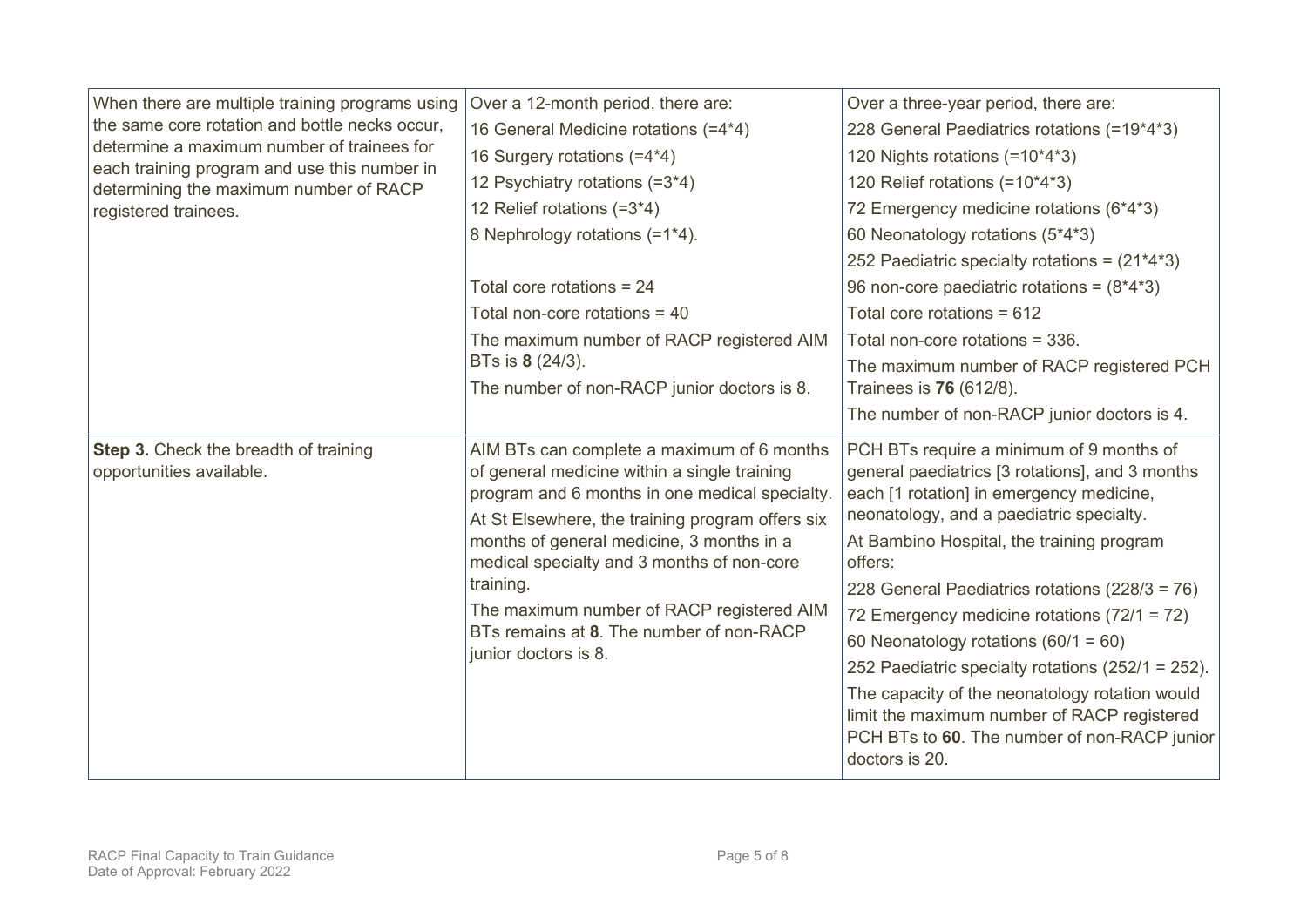# **Divisional Clinical Exam[2](#page-5-0) (DCE)**

| Guidance                                                                                                            | Worked example                             |
|---------------------------------------------------------------------------------------------------------------------|--------------------------------------------|
| Every two exam places require one patient and                                                                       | A PCH Basic Training Program at St.        |
| one local examiner (known as a team).                                                                               | Somewhere has 16 local examiners.          |
| Identify the number of local examiners                                                                              | The maximum number of DCE places available |
| available to the training provider. (Examiners).                                                                    | is $32.4$                                  |
| Determine the number of candidate places.                                                                           | Therefore, no more than 32 RACP registered |
| (Places).                                                                                                           | BTs enter BPT 1 at St Somewhere.           |
| 2 Places = $1$ Examiner.                                                                                            |                                            |
| Training programs <sup>3</sup> offer candidate places in<br>multiples of 4, starting with 8 places as a<br>minimum. |                                            |

#### **Supervisor Support**

| Guidance                                                                                                                            | Worked example                                                                                                                                                                                                                                                                                               |
|-------------------------------------------------------------------------------------------------------------------------------------|--------------------------------------------------------------------------------------------------------------------------------------------------------------------------------------------------------------------------------------------------------------------------------------------------------------|
| Identify each Rotation Supervisor (RS) and the<br>number of BTs assigned to them.                                                   | A Geriatric Medicine rotation at Nowhere hospital<br>has 6 BTs and 4 rotation supervisors.                                                                                                                                                                                                                   |
| Determine if any RS has more than 3 BTs.<br>Identify each Education Supervisor (ES) and<br>the number of BTs assigned to them (ES). | 2 supervisors are overseeing 2 BTs and 2<br>supervisors are overseeing 1 basic trainee each.<br>This is line with ratio of trainees to supervisors.                                                                                                                                                          |
| Determine if any ES has more than 5 BTs.                                                                                            | While an ES at Nowhere hospital has 6 BTs.                                                                                                                                                                                                                                                                   |
| If the supervisor is a RS and ES, the maximum<br>number of BTs assigned is 6.                                                       | This is over the ratio and Nowhere Hospital must<br>address this. Options for addressing this include<br>an additional ES, a trainee being redistributed to<br>another ES or registered trainee numbers in the<br>program being lowered by one, or non-RACP<br>junior doctor replacing a registered trainee. |

<span id="page-5-1"></span><span id="page-5-0"></span> $2$  For non-network principal BT programs and networks<br> $3$  Training Programs with less than eight candidates need to demonstrate a training partner is providing sufficient places and examiners for their eligible trainees.

<span id="page-5-2"></span><sup>4</sup> There can be other reasons to reduce number of DCE places. The maximum number of DCE places determines the training numbers.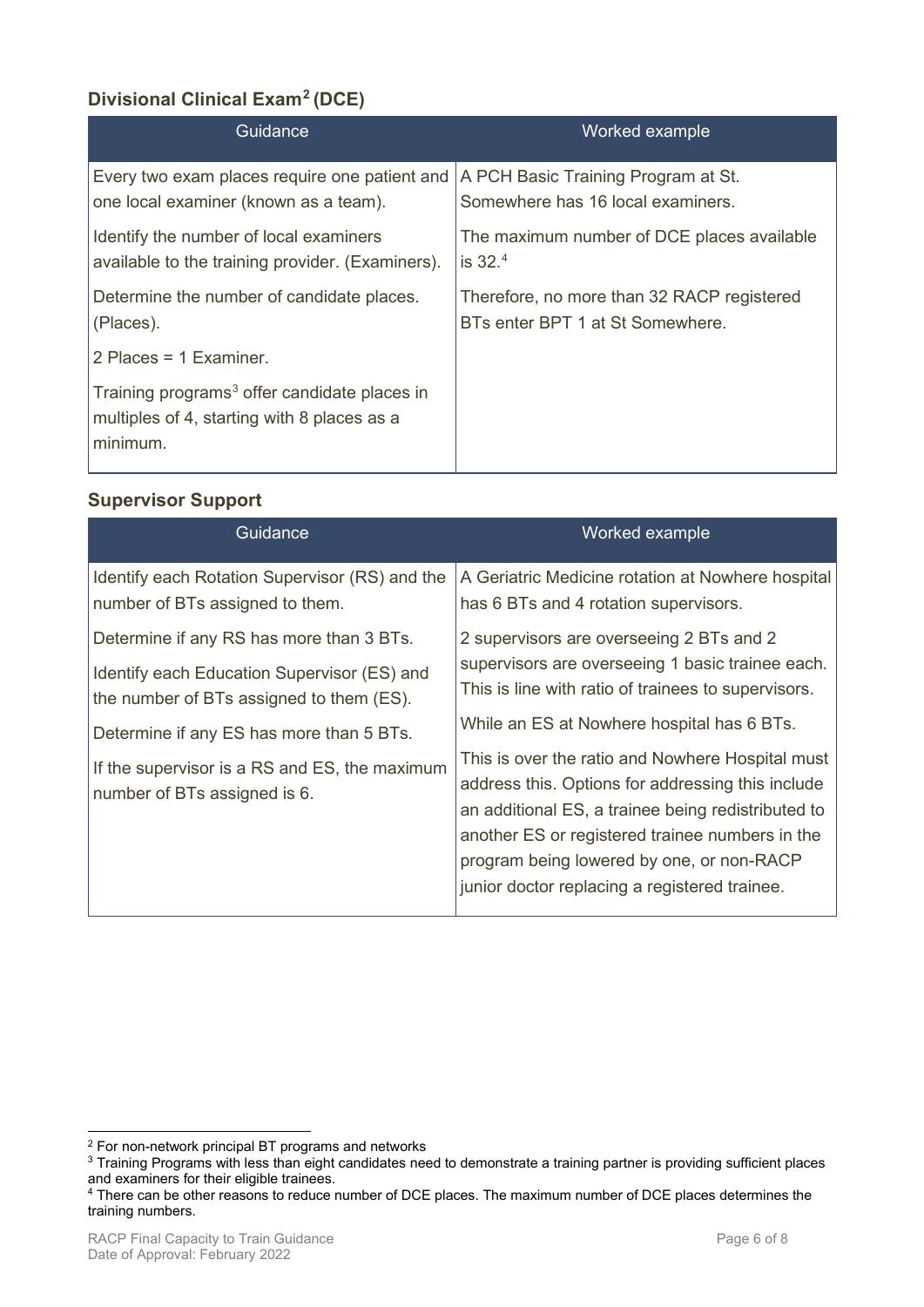### **DPE Support**

| Guidance                                                                                                                                                                                       | Worked example                                                                                                                                                                                                         |
|------------------------------------------------------------------------------------------------------------------------------------------------------------------------------------------------|------------------------------------------------------------------------------------------------------------------------------------------------------------------------------------------------------------------------|
| Review the trainee to DPE ratios contained in<br>Appendix 1 of the Basic Training Accreditation<br>Requirements and ensure they are being met.                                                 | A PCH Basic Training Program has 36 trainees<br>and is not part of a Training Network <sup>5</sup> .<br>The DPE should have at least 0.4 FTE of their<br>time available for the DPE role.                              |
| Review the trainee to Training Provider<br>Capacity to Train ratios contained in Appendix<br>1 <sup>6</sup> of the Basic Training Accreditation<br>Requirements and ensure they are being met. | An AIM Basic Training Program Network has 80<br>trainees.<br>Therefore, the Basic Training Network should<br>have access to a DPE with 0.8 FTE (may be a<br>shared role) to support the networked training<br>program. |

# How does the RACP review and monitor a Training Provider's Capacity to Train?

Each four-year accreditation cycle involves an external assessment and ongoing monitoring. This is where the training program and Setting are assessed to ensure an appropriate learning environment, sufficient supervision and an appropriate breadth and depth of experiences and learning opportunities which align to the curriculum. The information shown below provides an overall assessment of a Setting's Capacity to Train:

- Number of trainees in a training program
- Number of trainees supported by each rotation and education supervisor
- Number of trainees eligible for the Divisional Clinical Examination in comparison to the number of examiners and places offered for the Divisional Clinical Exam.
- Number of educators who have completed the Supervisor Professional Development Program
- Number of trainees linked to a DPE.

## How does a Training Provider change its Capacity to Train?

Where a Training Provider's Capacity to Train circumstances have changed or it wishes to discuss its Capacity to Train, the Training Provider is required to inform and contact the RACP.

## What happens if a Training Provider exceeds its Capacity to Train?

If the Training Provider identifies its Capacity to Train is under stated, the Training Provider notifies the RACP. An assessment of the change may be undertaken by the Accreditation Committee.

If it occurs during an accreditation review, the accreditation panel will identify if there are any compliance issues with the relevant Standard, inform the Training Provider of their assessment, and make a recommendation to the Accreditation Committee about what should happen. During

<span id="page-6-0"></span><sup>5</sup> Multiple Settings collaborating to deliver an integrated training program.

<span id="page-6-1"></span> $6$  Refer to the end of Standard  $4 -$  Training Management webpage